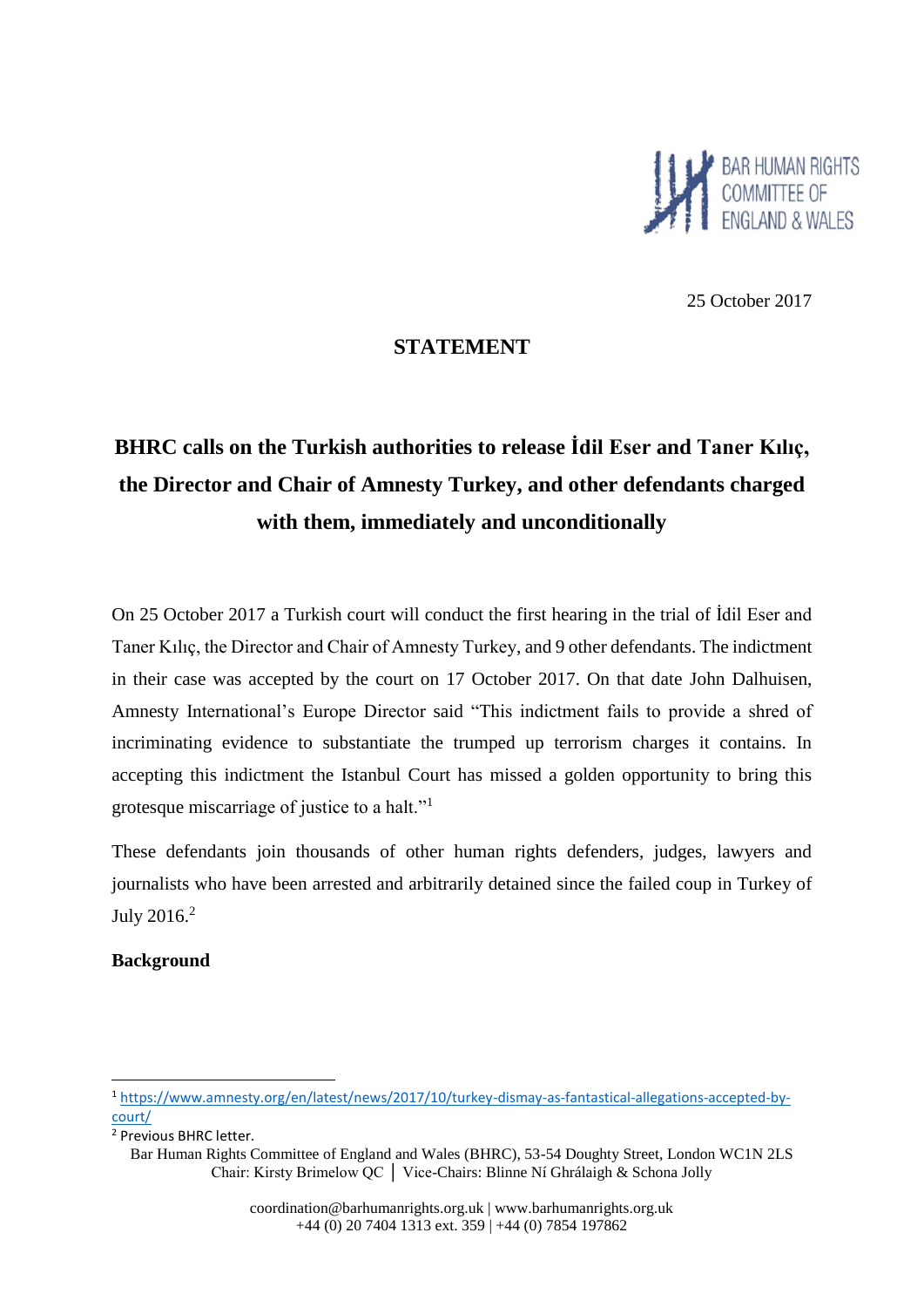On 5 July 2017, 10 human rights activists, including Idel Eser, were arrested on terrorism charges stemming from the failed coup of July 2016. They have become known as the Istanbul 10.<sup>3</sup> The Chair of Amnesty International Turkey, Taner Kilic was arrested just days earlier.

Six of those who were arrested alongside Idil Eser during a workshop on the 5 July—Günal Kurşun, Özlem Dalkıran, Veli Acu, Ali Gharavi and Peter Steudtner have also remained in custody since their arrest. Only two of those arrested are currently released on bail.

They are accused of 'committing crimes as part of a terrorist organisation without being members;' however reports suggest that the Turkish government is attempting to link them to three unrelated terrorist organisations with ideologically opposing agendas. 4

Some reports suggest that the human rights defenders arrested on 5 July may remain in pretrial detention for two years or more before their case is complete.

To date, more than 50,000 people have been detained and accused of ties to the 'Fethullahist Terrorist Organisation,' including nearly 2,500 members of the judiciary and dozens of journalists. An additional 169,000 are accused of ties with terrorist organisations but have yet to face legal proceedings.<sup>5</sup> The sheer number of those arrested since Turkey's failed coup raises serious concerns of the Turkish government's intolerance of dissonance and its flagrant disregard for international law. There have also been documented cases of torture, inhumane treatment and deteriorating conditions of detention since the failed coup.<sup>6</sup>

#### **Legal framework**

The indictment and continued detention of human rights defenders without sufficient evidence violate some of the most fundamental international human rights standards, including the right to liberty, the presumption of innocence, and freedom of expression and assembly.

**.** 

<sup>&</sup>lt;sup>3</sup> Previous BHRC letter.

<sup>4</sup> Previous BHRC letter.

<sup>5</sup> Previous BHRC letter.

<sup>6</sup> https://www.hrw.org/news/2016/10/25/turkey-emergency-decrees-facilitate-torture

Bar Human Rights Committee of England and Wales (BHRC), 53-54 Doughty Street, London WC1N 2LS Chair: Kirsty Brimelow QC │ Vice-Chairs: Blinne Ní Ghrálaigh & Schona Jolly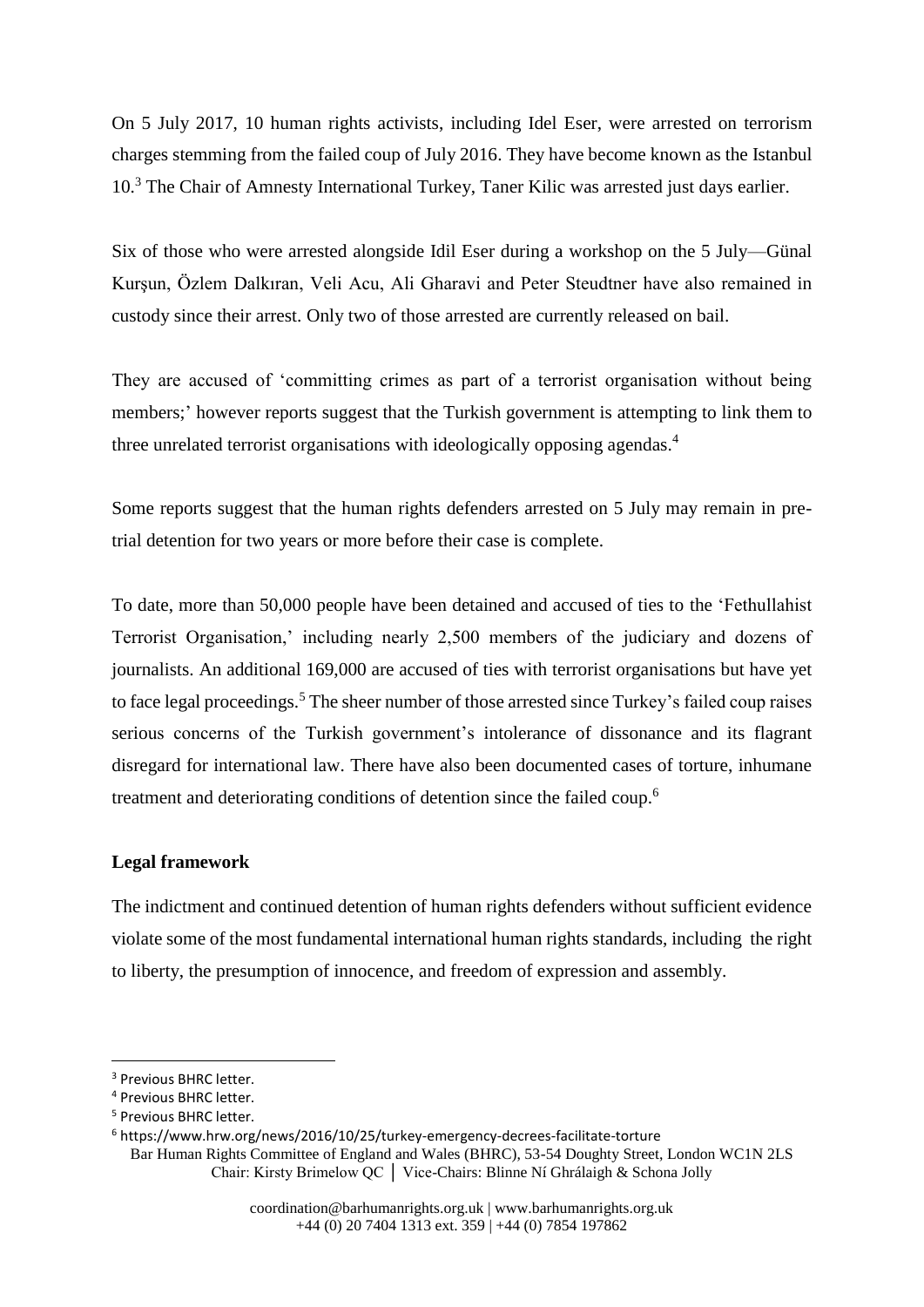Turkey is under a legal obligation to protect these standards.

On 23 September 2003 Turkey ratified the UN's International Covenant on Civil and Political Rights (ICCPR), which protects the right to not be arbitrarily detained (Article 9), to be presumed innocent to enjoy a fair trial (Article 14), to enjoy freedom of thought and conscience (Article 19), to freely assemble (Article 21) and to associate (Article 22). 7

In 1954 Turkey ratified the European Convention on Human Rights (ECHR). Turkey derogated from the ECHR after [announcing a state of emergency](http://www.independent.co.uk/news/world/europe/turkey-coup-erdogan-declares-three-month-state-of-emergency-a7147171.html) under Article 15 following the [attempted coup;](http://www.independent.co.uk/topic/turkey-coup) however, certain rights under the convention are non-derogable, such as the prohibition on torture, and derogation from other articles is only permissible where there is an emergency threatening the life of the nation (Article 15). The continuing restrictive actions of the Turkish authorities go well beyond the scope of derogation permitted under Article 15 and are in violation of the European Convention on Human Rights' prohibition of torture (Article 3), right to liberty and security (Article 5), right to a fair trial (Article 6) and freedom of assembly and association (Article 11).

The Turkish government's actions, including the detention and indictment of Idel Eser and the Istanbul 10, represent a clear and unambiguous violation of these obligations.

#### **Conclusion**

**.** 

The clear message of these arrests and indictments is that dissent of any kind, and even the work of human rights protection, will not be tolerated by the Turkish authorities. BHRC considers that these violations of fundamental human rights are of serious concern. The actions of the Turkish government not only violate international law, but demonstrate the deep flaws in the Turkish justice system. Without respect for fundamental human rights, and the rule of law, the people of Turkey are left without safeguards against torture, arbitrary arrest and inhumane treatment, and other violations of their fundamental rights.

BHRC urges Turkish authorities to immediately and unconditionally release İdil Eser and Taner Kılıç, the 9 defendants facing the first day of trial on 25 October 2017, and the many other human rights defenders who are being detained without evidence.

<sup>7</sup> <http://www.ohchr.org/EN/ProfessionalInterest/Pages/CCPR.aspx>

Bar Human Rights Committee of England and Wales (BHRC), 53-54 Doughty Street, London WC1N 2LS Chair: Kirsty Brimelow QC │ Vice-Chairs: Blinne Ní Ghrálaigh & Schona Jolly